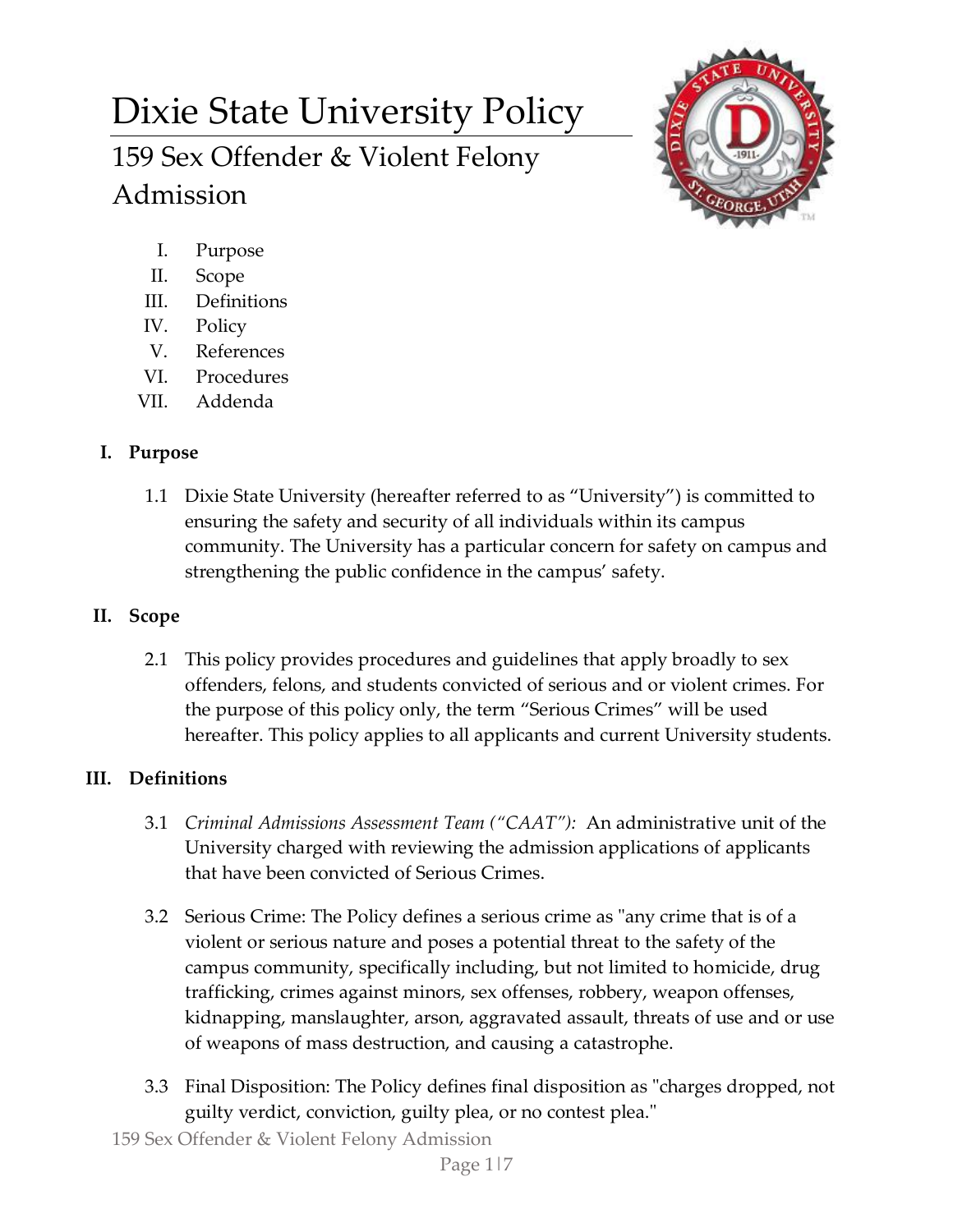#### **IV. Policy**

- 4.1 Serious Crime Offenders: Applicants convicted of a Serious Crime are not eligible for admission or continued enrollment at the University unless the University's Criminal Admissions Assessment Team ("CAAT") reviews and approves the applicant's admission.
- 4.2 The University's Criminal Admissions Assessment Team ("CAAT") team is hereby charged to review and make decisions regarding the following:
	- 4.2.1 Whether applicants for student admission who provide affirmative responses to the application's criminal history question shall be further considered in the admissions process.
	- 4.2.2 Whether students, who after enrollment (or confirmed intent to enroll), are charged with a serious crime and a prosecuting jurisdiction has made final disposition of such charges, shall be eligible to continue to enroll or admitted status shall be revoked.
- 4.3 This document establishes the CAAT's operating procedures and processes in response to its delegation of authority in the Policy.

#### **V. References**

- 5.1 Utah Code 58-(37-38) Controlled Substances
- 5.2 Utah Code 76-5- (201-209) Criminal Homicide
- 5.3 Utah Code 76-5- (301-310) Kidnapping, Trafficking, and Smuggling
- 5.4 Utah Code 76-5- (401-414) Sexual Offenses
- 5.5 Utah Code 76-5- (103) Aggravated Assault
- 5.6 Utah Code 76-5b-(101-301) Sexual Exploitation Act
- 5.7 Utah Code 76-6- (102-103) Arson
- 5.8 Utah Code 76-6- (105) Causing a Catastrophe
- 5.9 Utah Code 76-6- (203) Aggravated Burglary
- 5.10 Utah Code 76-6- (301-302) Robbery
- 5.11 Utah Code 76-10- (401-405) Weapons of Mass Destruction

159 Sex Offender & Violent Felony Admission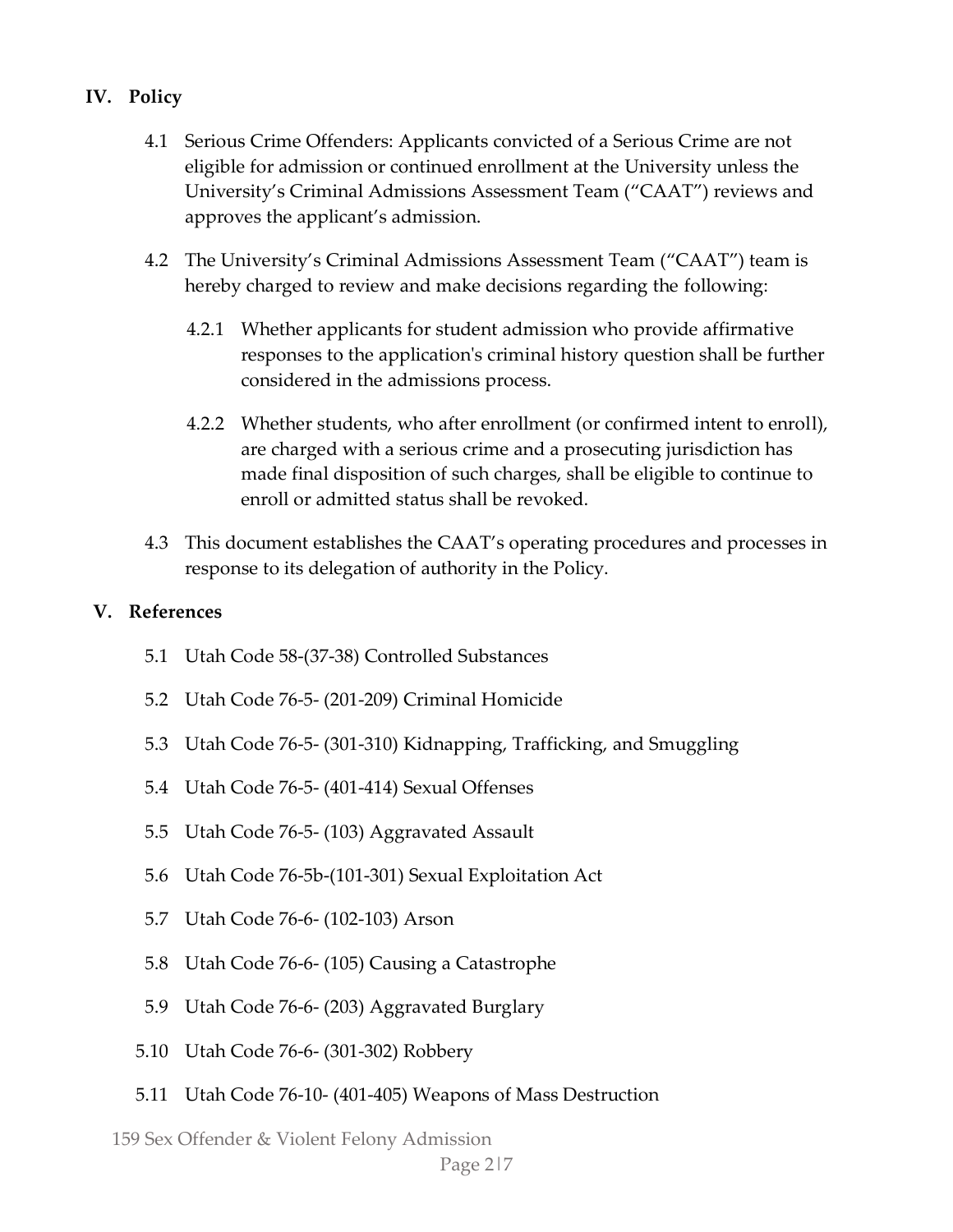5.12 5.10 Utah Code 76-10- (500-532) Weapons Offenses

# **VI. Procedures**

- 6.1 **CAAT Composition:** The CAAT is a standing committee co-chaired by the Office of the Vice President of Student Affairs' designee and the Office of General Counsel's designee. CAAT is comprised of cross-campus representatives from the Office of Student Affairs, Dean of Student Affairs, University Campus Police, University Housing, and representatives from the Office of General Counsel.
- 6.2 **Application Question:** The CAAT is responsible for drafting and updating, if needed, a criminal history question to be included on the application for undergraduate, graduate, and all non-degree seeking admissions("Question").
- 6.3 **Affirmative Responses:** If an applicant responds "yes" to the Question(s), the following steps will be taken:
	- 6.3.1 6.3.1Supplemental Form: The respective admission office in which applicant is applying for admission will send the applicant or student notification that he or she is required to provide an explanation regarding the incident in question (in addition to any other information the applicant would like considered) and consent to a background check. The form titled, Criminal History Supplement Form will be used for this purpose ("Supplemental Form). Applicants can download the Supplemental Form from the admission application or it will be sent to the applicant from the respective office they are applying to for admission.

# 6.3.2 **Investigation:**

- 6.3.2.1 *Preliminary Review*: A representative from the respective admissions unit (Office of Undergraduate Admissions, and Office Graduate Admissions) will initially review the applicant's completed Supplement Form. If the respective unit determines that the crime(s)/offense(s) is of a nature that does not pose a potential risk to the university community, the unit may clear the application to proceed in the admission process ("Eligible for Admission"). Convictions of a Serious Crime will not be cleared and must proceed to the next step in the investigation.
- 6.3.2.2 *Background Check*: If the admissions unit representative believes that the nature of the crime(s) or offense(s) warrant a further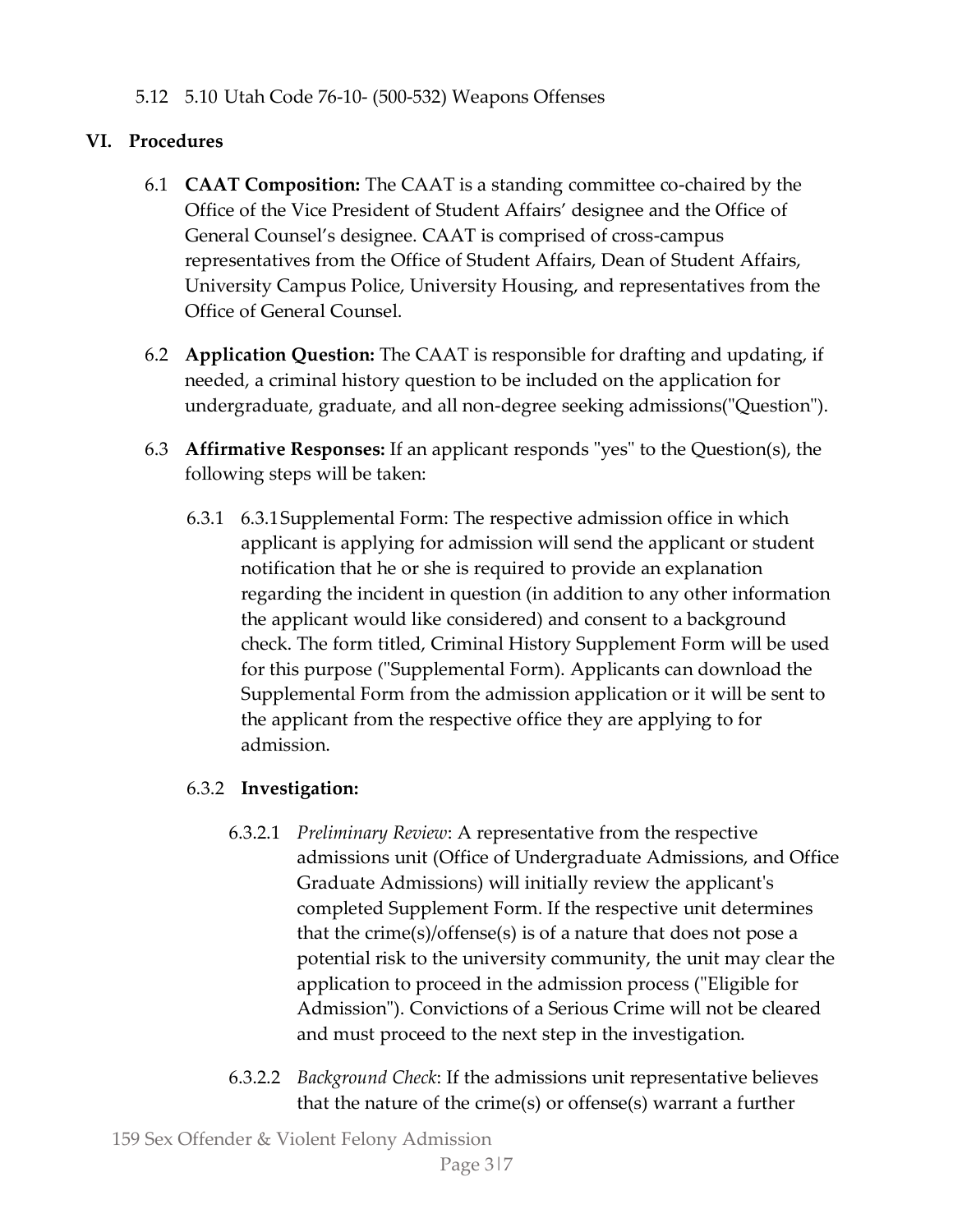review, then the unit representative will contact the University Police Department (UPD) and provide the Background Investigator a copy of the Supplemental Form. The Background Investigator, or designee, will conduct a background check into the applicant's relevant history. The background check will include, in most instances, BCI database Record review.

- 6.3.2.3 If during the background check, the Background Investigator finds information about crimes against persons including sex offenses, multiple offenses, or significant property crimes, the Background Investigator will make a good faith effort to obtain a copy of the police report, and to communicate with investigating officers, probation officers, and prosecutors related to those investigations, if the Background Investigator deems it is necessary to have such additional information. In addition, an interview with the applicant may be conducted, and in some instances, in the sole discretion of the Background Investigator, witnesses and/or victims may be contacted. The background investigation file shall be archived at the University's Police Department, along with other background investigations, and kept for a minimum of three years.
- 6.3.3 CAAT Review and Determination:
	- 6.3.3.1 The Background Investigator will provide a summary of the background check to the CAAT. The CAAT will consider the background check summary, the nature, severity and timing of the underlying conduct, and any information that the applicant provided. If CAAT finds by a preponderance of the evidence that the applicant's conduct poses an unreasonable risk to the safety or security of others in the campus community, the applicant will not be Eligible for Admission. If the CAAT decides the applicant is Eligible for Admission, the CAAT may condition continued eligibility upon the applicant's compliance with criteria specified by the CAAT, including, but not limited to drug and alcohol evaluation or clinical support or not being eligible for on-campus housing.
		- 6.3.3.1.1 *Not Eligible*: If the CAAT determines that the applicant is not Eligible for Admission, the respective admissions unit (Office of Admissions, Graduate School) will send written notification to the applicant.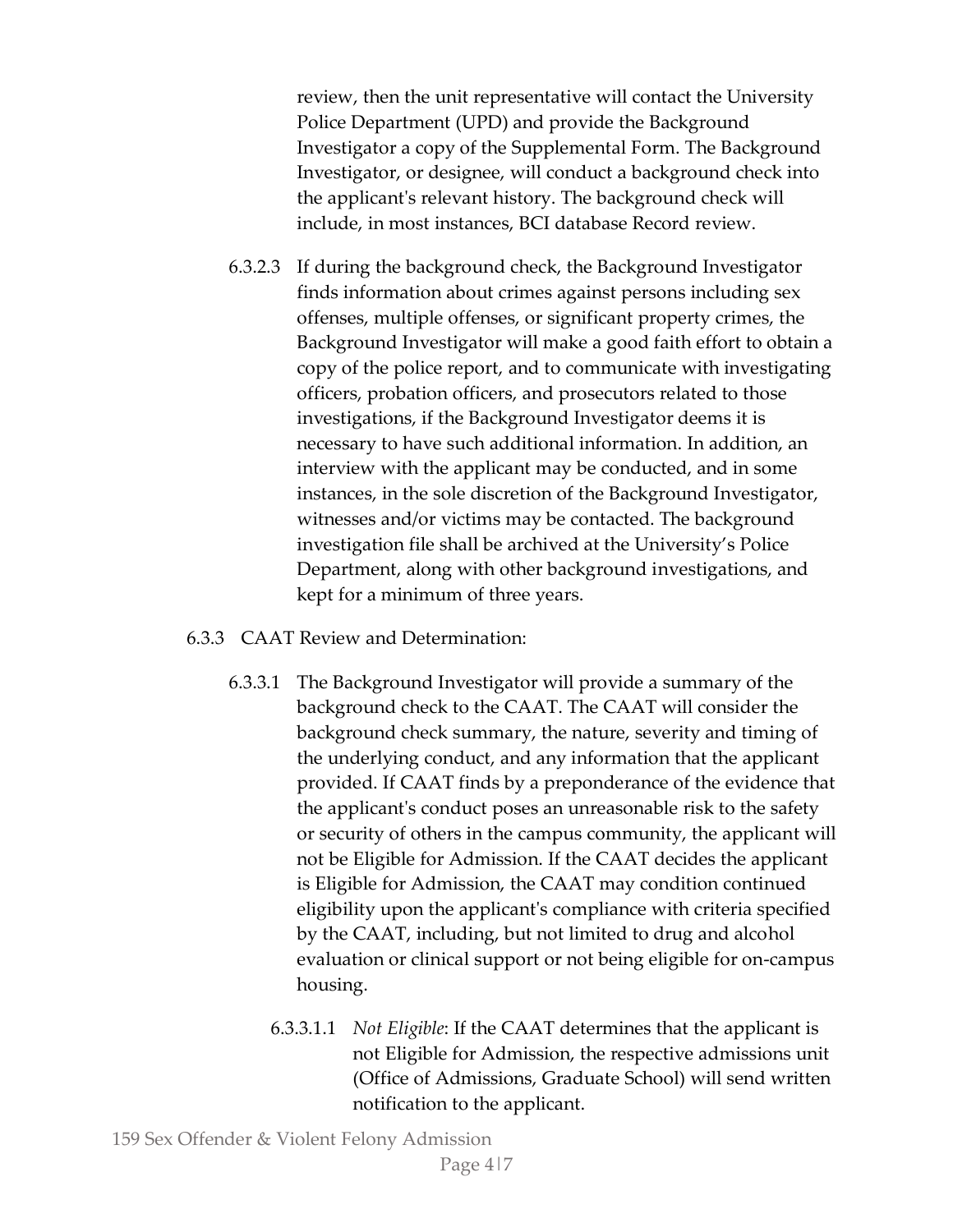- 6.3.3.1.2 *Eligible*: If the CAAT determines that the applicant is Eligible for Admission the respective unit office will update the applicant's admission application to show the application is allowed to continue through the admission process and the respective unit office will send written notification to the applicant.
- 6.3.3.1.3 *Eligible with Specific Conditions*: If the CAAT determines that the applicant is Eligible for Admission with conditions, the respective unit office will send written notification of the committee's conditions to the applicant.

#### 6.3.4 **Registered Sex Offenders:**

- 6.3.4.1 If the CAAT determines a registered sex offender is Eligible for Admission, and the applicant is ultimately admitted. Such decision will be communicated to the admittee in the letter notifying the admittee of his/her admission.
- 6.3.5 **Registered Sex Offenders /Campus Housing:** Admitted Sex Offenders are not eligible for on-campus housing. The CAAT shall review all Sex Offender campus housing appeals. If an admitted sex offender is allowed to reside in campus housing, he/she must comply with any and all registration requirements per state law, in addition to registering with UPD.

### 6.3.6 **Appeals:**

- 6.3.6.1 *Appeal to CAAT*: The affected applicant may appeal a CAAT decision when new information is available that was not included or available in the initial review of the applicant's file and can be provided as part of the appeal. To request any appeal, the applicant must submit a written letter to the CAAT, stating the grounds for the appeal, and a request to be re-considered. This letter must be addressed to the Criminal Admissions Assessment Team, c/o Background Investigator, Dixie State University, 225 South 700 East, Saint George, Utah 84770. The applicant will be notified in writing by the CAAT of the results of the appeal.
- 6.3.6.2 *Appeal to Vice President of Student Affairs*: Should the applicant's appeal be denied, the applicant may request in writing that the appeal be submitted for a review to the Vice President of Student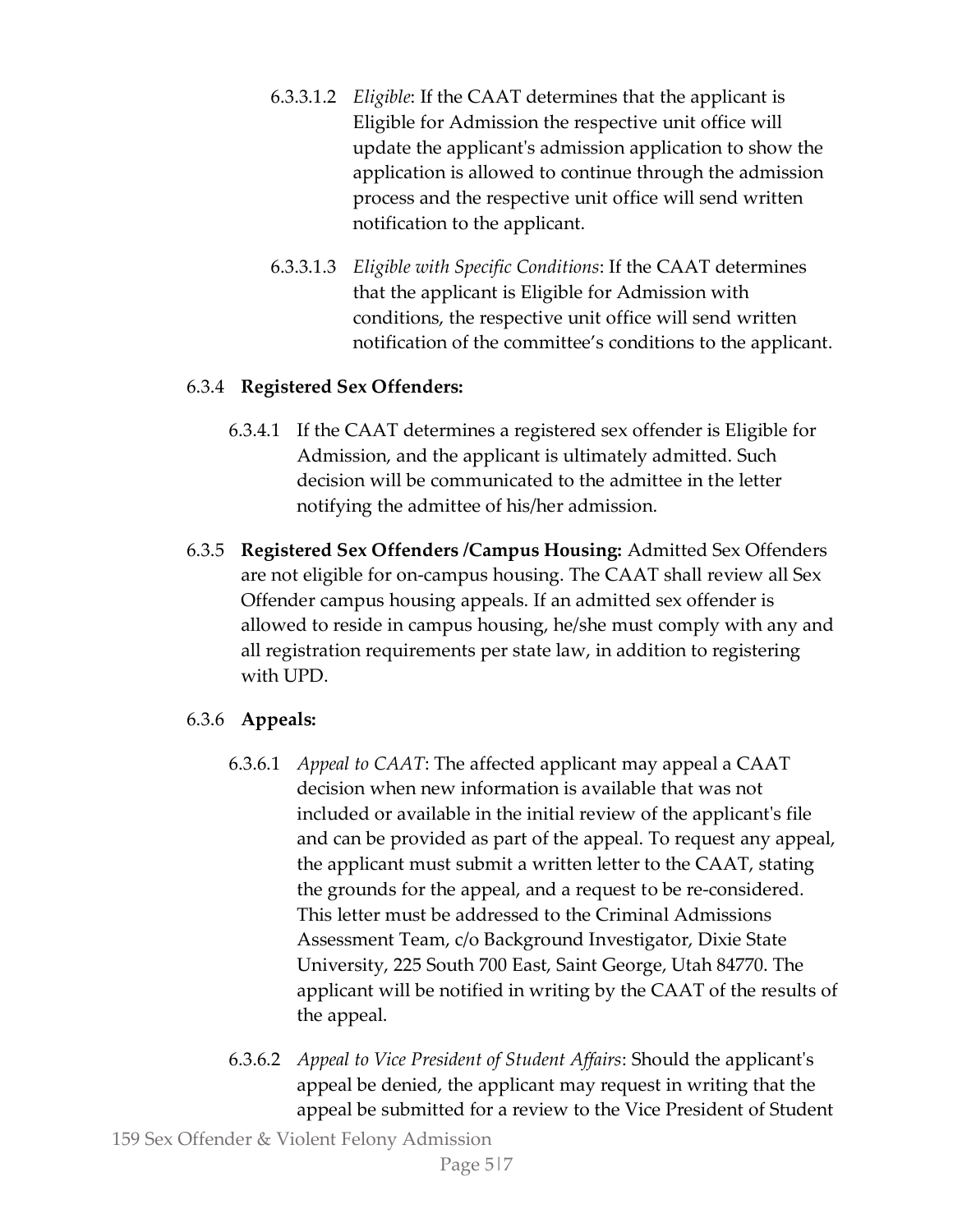Affairs. In this event, the CAAT will inform the Vice President of Student Affairs and provide the Vice President of Student Affairs with the applicant's file, including information relevant to CAAT's decision and the applicant's appeal. Either the Vice President of Student Affairs, or the CAAT will notify the applicant in writing of the result of the Vice President of Student Affairs' decision. The Vice President of Student President Affairs' decision shall be final.

### 6.3.7 **Already Enrolled Students:**

- 6.3.7.1 Pursuant to Section I(B) of the Policy, the procedures detailed in section II, shall also apply to already admitted and enrolled (or confirmed intent to enroll) students who are subsequently charged with a serious crime (1) and the prosecuting jurisdiction has made final disposition (2) of such charges. In such cases, CAAT shall decide whether the student is eligible to continue to enroll, whether the student's prior admission will be revoked, or whether the student will be eligible to enroll based upon condition continued eligibility. The CAAT's decision will be communicated in writing to the student or may be subsequently amended, whichever is applicable.
- 6.3.8 **Conditions applicable to all Applicants Eligible for Admission:** The following conditions apply to all applicants who the CAAT determines are Eligible for Admission:
	- 6.3.8.1 The applicant must not be charged with any further crimes pursued by a prosecuting jurisdiction.
	- 6.3.8.2 The applicant must complete all court ordered requirements.
	- 6.3.8.3 The applicant must meet with the Dean of Student Affairs, no later than one week prior to the academic semester, to discuss and comply with any additional conditions.
	- 6.3.8.4 If an applicant fails to comply with these or any other admission conditions prior to enrollment, the CAAT may revoke its prior determination and make the applicant not Eligible for Admission. If the applicant fails to comply with admission conditions after enrollment, it is a potential violation of the Student Code of Conduct and the case will be referred to the Office of Student Conduct.